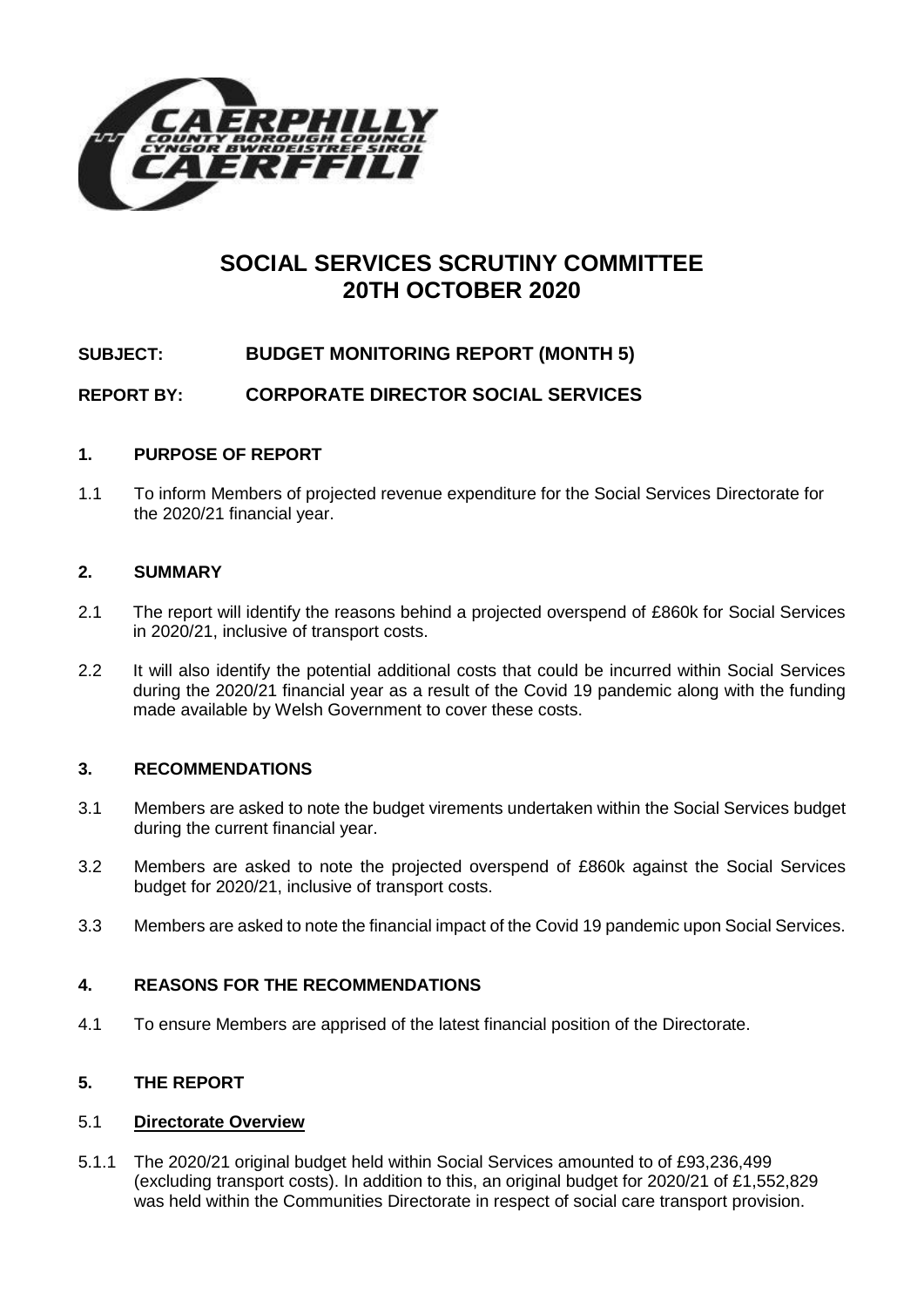- 5.1.2 As at 30<sup>th</sup> June 2020, there had been no in-year budget virements in to or out of these original budgets. However, on 31<sup>st</sup> August, contracts with Barnardo's for family support services and young carers support expired and these services are now being provided in-house. This has necessitated a budget virement of £19k from the Children's Services budget to Adult Services budget to fund a young carers' support post within the Carers' Support Team within Adult Services.
- 5.1.3 Information available as at 31st August 2020 suggests a potential overspend of £934k against the budget held within Social Services (see appendix 1 for details), while the social care transport budget is forecast to be underspent by £74k following the closure of day care facilities in response to the Covid 19 pandemic. This would result in a total net overspend of £860k in respect of social care provision for 2020/21

| <b>Division</b>                                    | Original<br><b>Budget</b><br>(£000's) | In-Year<br><b>Virements</b><br>(E000's) | Current<br><b>Budget</b><br>(E000's) | Projection/<br><b>Commitment</b><br>(E000's) | Over/(Under)<br>Spend<br>(E000's) |
|----------------------------------------------------|---------------------------------------|-----------------------------------------|--------------------------------------|----------------------------------------------|-----------------------------------|
| <b>Children's Services</b>                         | 25,143                                | (19)                                    | 25,124                               | 26,510                                       | 1,386                             |
| <b>Adult Services</b>                              | 65,962                                | 19                                      | 65,981                               | 65,606                                       | (375)                             |
| Service Strategy &<br><b>Business Support</b>      | 2,131                                 |                                         | 2,131                                | 2,054                                        | (77)                              |
| <b>Sub Total Directorate</b><br>of Social Services | 93,236                                | 0                                       | 93,236                               | 94,170                                       | 934                               |
| <b>Transport Costs</b>                             | 1,553                                 |                                         | 1,553                                | 1,479                                        | (74)                              |
| <b>Grand Total</b>                                 | 94,789                                | 0                                       | 94,789                               | 95,649                                       | 860                               |

# 5.2 **Children's Services**

5.2.1 The Children's Services Division is currently projected to overspend its budget by £1,386k as summarised in the following table: -

|                                             | <b>Revised</b><br><b>Budget</b><br>(£000's) | Projection/<br><b>Commitment</b><br>(£000's) | Over/(Under)<br>Spend<br>(E000's) |
|---------------------------------------------|---------------------------------------------|----------------------------------------------|-----------------------------------|
| Management, Fieldwork & Administration      | 8,968                                       | 8,688                                        | (280)                             |
| Residential Care Incl. Secure Accommodation | 6,314                                       | 7,927                                        | 1,613                             |
| Fostering & Adoption                        | 8,026                                       | 8,274                                        | 248                               |
| Youth Offending                             | 395                                         | 395                                          | 0                                 |
| <b>Families First</b>                       | 47                                          | 44                                           | (3)                               |
| After Care Support                          | 834                                         | 738                                          | (96)                              |
| <b>Other Costs</b>                          | 540                                         | 444                                          | (96)                              |
| Totals: -                                   | 25,124                                      | 26,510                                       | 1,386                             |

*Management, Fieldwork and Administration*

5.2.2 Recruiting to posts within Children's Services continues to be challenging and where appointments have been possible they have tended to be newly qualified social workers appointed at the lower end of the incremental scale. As a result a potential underspend of £280k is currently forecast in respect of management, fieldwork and administrative staff within the Children's Services Division.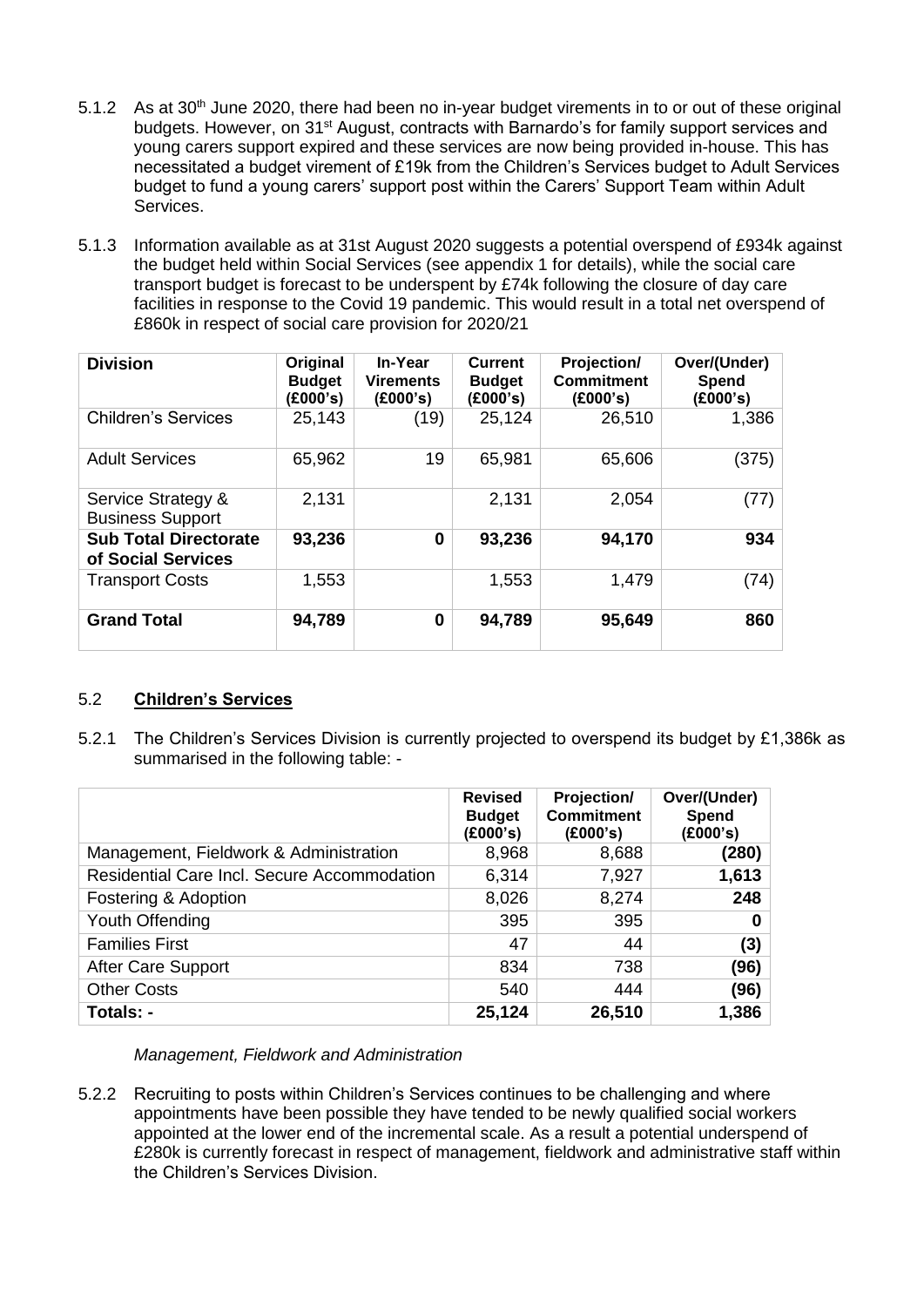Residential Care Including Secure Accommodation

5.2.3 We have seen a reduction of £155k in the committed costs of residential care for children since the month 3 position was reported to Members, largely due to a placement of young parents and their baby coming to an end and one other young person moving on to a more cost effective placement. However, as of 31st August 2020 the Children's Services Division were supporting 30 residential placements which is a 43% increase on the 21 placements that were supported when the 2020/21 budget was set. This increase in demand has led to a projected overspend of £1,613k in this area.

# *Fostering and Adoption*

5.2.4 The division has experienced a further increase in demand for foster placements since the month 3 position was reported to Members. However, it has been possible to accommodate more children with relative carers or Caerphilly's in-house foster carers which has reduced the number of the more expensive placements made through independent fostering agencies. This has reduced the projected overspend on foster care by £3k but this saving has been more than offset by an £8k increase in adoption costs as a result of 2 new adoptions. The net effect of this has increased the combined overspend in this area to £248k.

# *Families First*

5.2.5 Following a cut in specific grant funding in 2018/19, the Children's Services budget has been used to underwrite a funding shortfall of £47k across the Families First Programme. However, salary spinal point savings are forecast within the Families First Team so it is expected that only £44k will need to be underwritten by Children's Services. The resultant underspend of £3k would not reduce the amount of Welsh Government grant funding claimable.

#### *Aftercare*

5.2.6 An underspend of £96k is projected in respect of Aftercare Services and can be attributed to the termination of one expensive placement.

# *Other Costs*

5.2.7 An underspend in respect of £96k is forecast in respect of other children's services costs This underspend has increased by £83k since the month 3 position was reported to Members, largely due to the winding down of the Barnardo's contracts that came to an end in August.

# 5.3 **Adult Services**

5.3.1 The Adult Services Division is currently projected to underspend its budget by £375k as summarised in the following table: -

|                                           | <b>Revised</b><br><b>Budget</b><br>(E000's) | Projection/<br><b>Commitment</b><br>(E000's) | Over/(Under)<br>Spend<br>(E000's) |
|-------------------------------------------|---------------------------------------------|----------------------------------------------|-----------------------------------|
| Management, Fieldwork & Administration    | 8,348                                       | 8,413                                        | 65                                |
| Own Residential Care and Supported Living | 6,577                                       | 5,866                                        | (711)                             |
| Own Day Care                              | 4,075                                       | 3,699                                        | (376)                             |
| <b>Supported Employment</b>               | 70                                          | 66                                           | (4)                               |
| Aid and Adaptations                       | 786                                         | 781                                          | (5)                               |
| <b>Gwent Frailty Programme</b>            | 2,392                                       | 2,346                                        | (46)                              |
| Supporting People (net of grant funding)  | 0                                           | 0                                            | 0                                 |
| <b>External Residential Care</b>          | 15,127                                      | 15,066                                       | (61)                              |
| <b>External Day Care</b>                  | 1,486                                       | 1,353                                        | (133)                             |
| Home Care                                 | 11,742                                      | 12,216                                       | 474                               |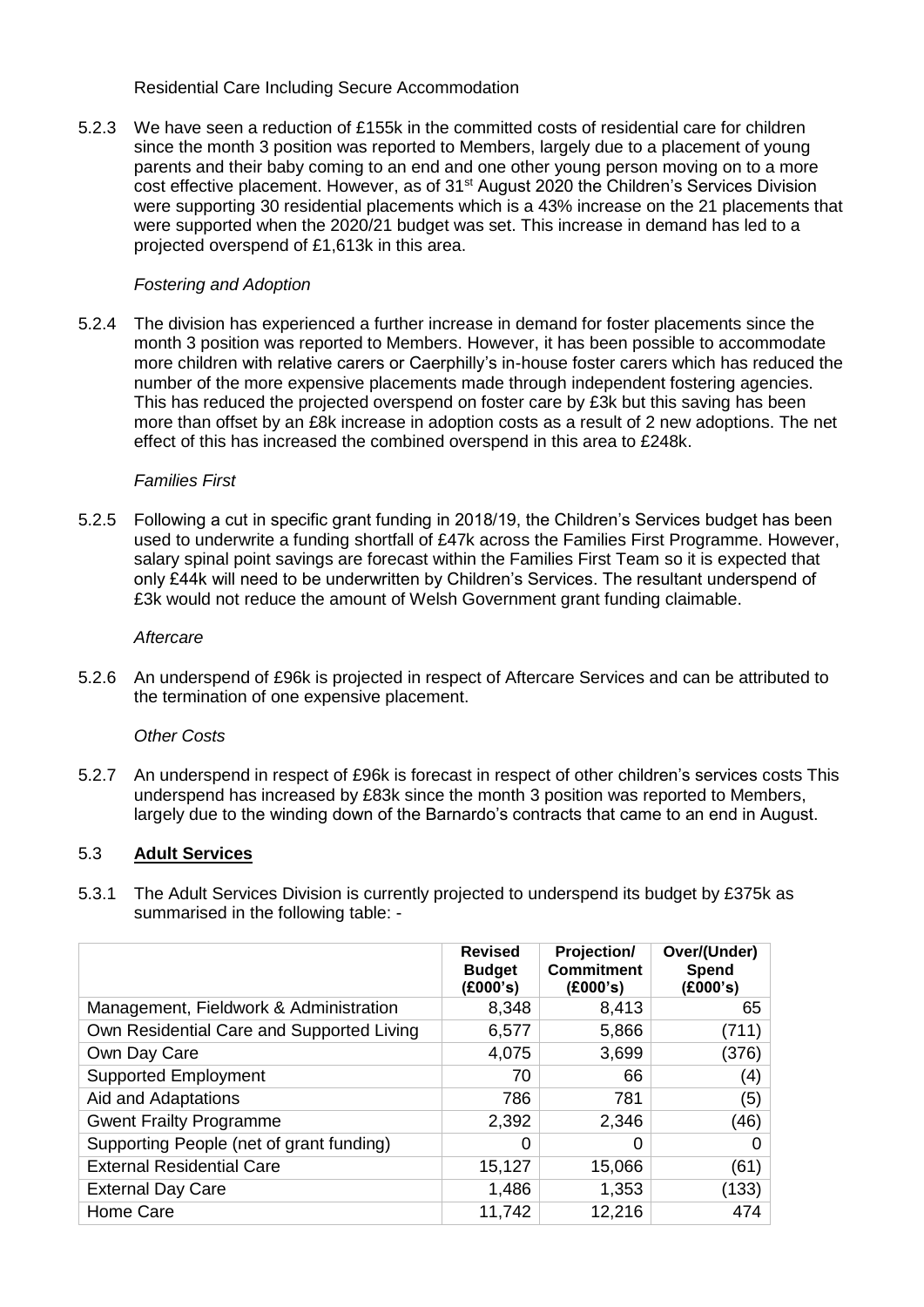| <b>Other Domiciliary Care</b>           | 14,039  | 14,405  | 366   |
|-----------------------------------------|---------|---------|-------|
| Resettlement                            | (1,020) | (1,020) |       |
| Services for Children with Disabilities | 1,390   | 1.447   | 57    |
| <b>Other Costs</b>                      | 969     | 968     | (1)   |
| Totals: -                               | 65,981  | 65,606  | (375) |

# *Management, Fieldwork and Administration*

5.3.2 A number of additional staff have been assigned to the Children with Disabilities Team on a temporary basis in response to the current workload of the team, at an additional cost of £230k. However, staffing vacancies across the remainder of the adult services management, fieldwork and administrative structure and a reduction in travelling expenses as a result of the Covid 19 pandemic are expected to partially offset the additional staff costs. As a result, a net overspend of £65k is forecast across this structure.

# *Own Residential Care and Supported Living*

5.3.3 Around £75k of the £711k underspend in this area relates to delays in recruiting to posts at the facilities at Ashfield Road and Mill Street. A further £70k can be attributed to vacancies within the Peripatetic Team and £32k is due to additional income from other local authorities. A further £183k of the underspend within this service area relates to income from service users within our own residential homes. The remaining £351k of the underspend largely reflects the level of staff vacancies and absence cover across our residential homes, respite care and supported living homes. Much of the absence cover has been provided through the redeployment of day care staff at no additional cost.

# *Own Day Care*

5.3.4 The £376k underspend forecast against our own day care services can be attributed to the closure of day care facilities in response to the Covid 19 pandemic as some posts will have remained vacant during the closures.

# *Gwent Frailty Programme*

5.3.5 The underspend of £46k in respect of the Gwent Frailty Programme can largely be attributed to Reablement Support Worker vacancies within Caerphilly.

# *Supporting People*

5.3.6 No variance is currently anticipated in respect of Supporting People Services.

# *External Residential Care*

5.3.7 An underspend of £92k is predicted in respect of respite care provision for adults aged under 65, reflecting the reduced level of demand for traditional respite care in a residential setting that was experienced in 2019/20. Further underspends of £63k and £81k are predicted in respect of long term residential care for older people and people with learning disabilities respectively, although it is difficult to accurately predict the level of income receivable from service users to contribute towards their care costs. These underspends are partially offset by increased demand for long term placements for people with mental health problems, resulting in a net underspend of £61k in respect of external residential care.

# *External Day Care*

5.3.8 An underspend of around £133k is forecast in respect of external day care provision. This is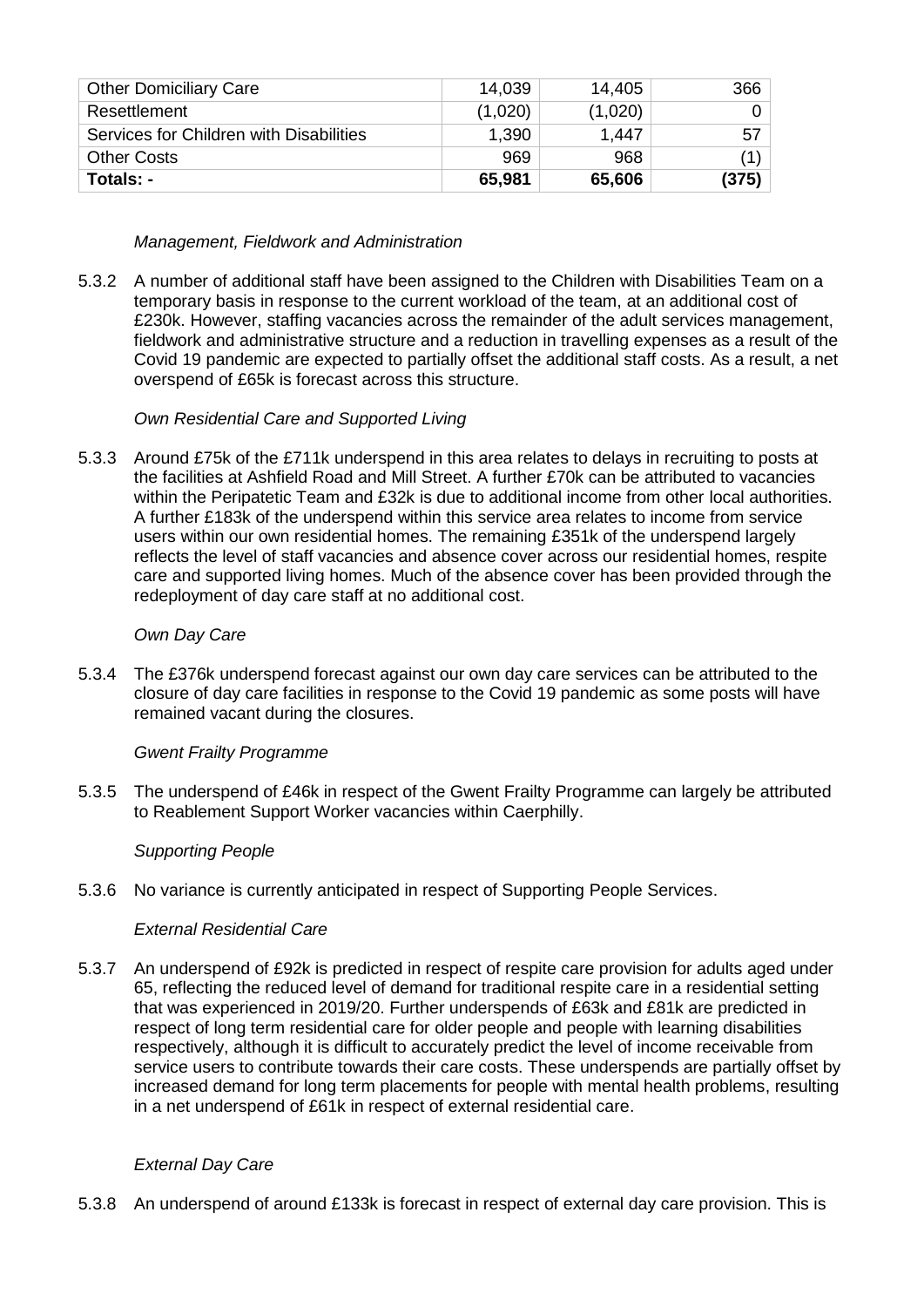due to a combination of a reduction in services required for people with mental health problems after the budget for 2020/21 was set in February 2020 and the temporary withdrawal of some services in response to Covid 19.

*Home Care (In-House and Independent Sector)*

5.3.9 Demand for domiciliary care has continued to grow since a potential overspend of £361k was reported to Members at the end of month 3. As a result, an overspend of £474k is currently forecast in respect of home care services based on the demand for services identified at the end of August.

# *Other Domiciliary Care*

5.3.10 A net reduction of 3 supported living placements has helped to reduce the potential overspend in respect of other domiciliary care by £121k since the month 3 position was reported to Members. However an increase in the provision of shared lives provision and in the average size of care packages since the budget for 2020/21 was set means that we are still anticipating an overspend of £366k in this area.

#### *Children with Disabilities*

5.3.11 An overspend of £57k is forecast in respect of children with disabilities, largely due to staff cover at Ty Hapus Resource Centre.

#### *Other Costs*

5.3.12 A net underspend of £1k has been forecast in respect of Other Costs for Adult Services as a result of a refund of prior year overpayments in respect of regional arrangements relating to Deprivation of Liberty Safeguards.

# 5.4 **Service Strategy and Business Support**

5.4.1 The service area is currently projected to underspend by £76k as summarised in the following table: -

|                               | <b>Revised</b><br><b>Budget</b><br>(E000's) | Projection/<br><b>Commitment</b><br>(E000's) | Over/(Under)<br>Spend<br>(£000's) |
|-------------------------------|---------------------------------------------|----------------------------------------------|-----------------------------------|
| Management and Administration | 906                                         | 866                                          | (40)                              |
| <b>Office Accommodation</b>   | 223                                         | 219                                          | (4)                               |
| <b>Office Expenses</b>        | 152                                         | 118                                          | (34)                              |
| <b>Other Costs</b>            | 850                                         | 851                                          |                                   |
| Totals: -                     | 2,131                                       | 2,054                                        | (77)                              |

- 5.4.2 The underspend of £77k in respect of Business Support Includes £30k in respect of staffing vacancies, £10k in respect of travelling expenses and £34k in respect of office expenses.
- 5.4.3 The underspends forecast for travelling expenses and office expenses reflect a significant reduction in staff travel, printing and postage throughout the financial year to date due to restrictions in response to the Covid 19 pandemic and assumes that this will continue for a further 3 months.
- 5.4.4 A small overspend is projected in respect of Other Costs due to Covid 19 related costs (see section 5.5 for further details).

# 5.5 **Additional Costs Incurred as a Result of the Covid 19 Pandemic**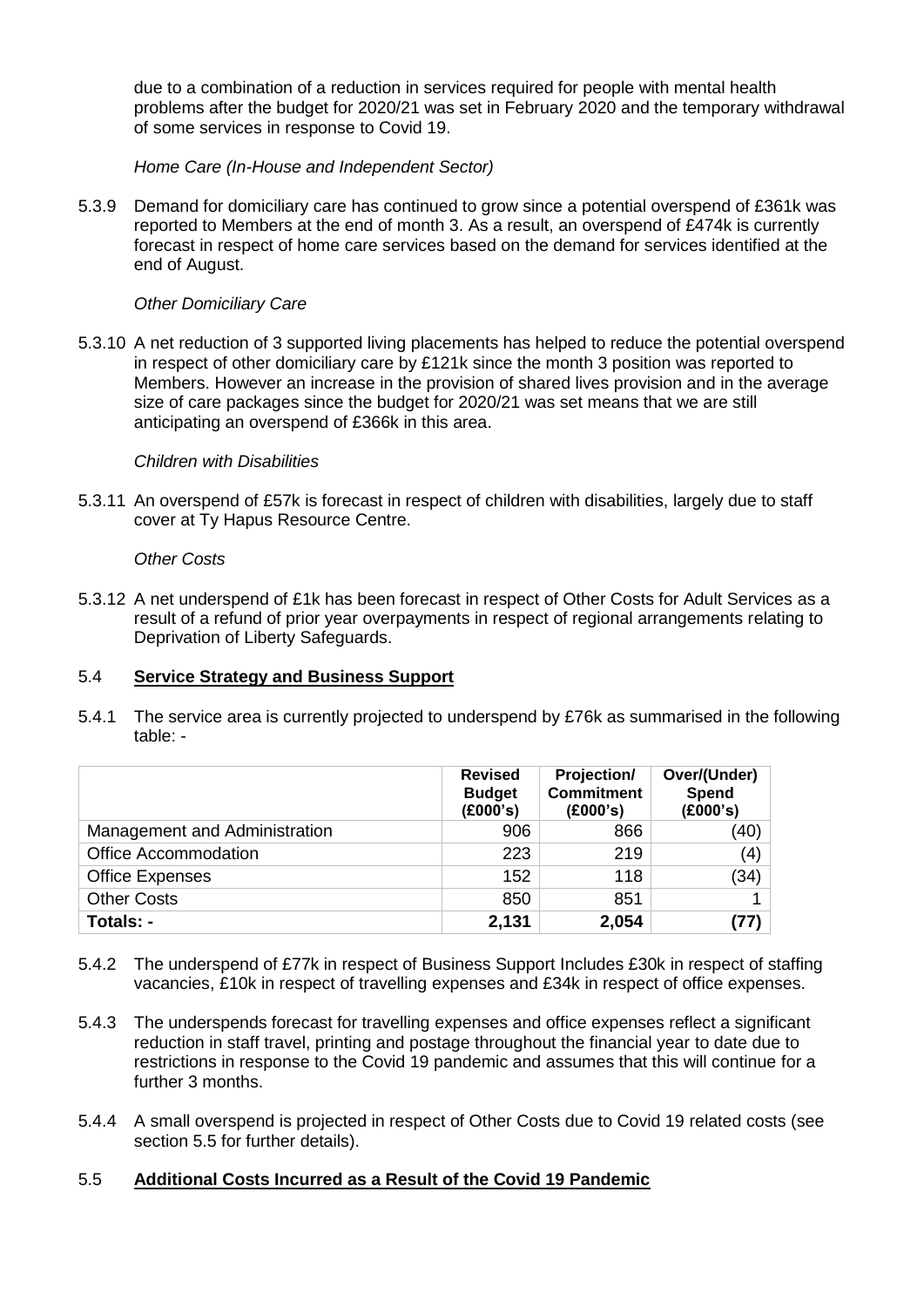- 5.5.1 In response to the additional costs faced by local government as a result of the Covid 19 pandemic, Welsh Government created a general hardship fund of £30million for all of Wales against which councils could reclaim additional costs incurred up to 30<sup>th</sup> June in response to the pandemic. They also made available a number of targeted funds including £40million in respect of adult social care for the same period.
- 5.5.2 Claims for reimbursement of additional costs were submitted by local authorities to Welsh Government on a monthly basis throughout this period which were analysed by Welsh Government before deciding which costs they were prepared to reimburse. As at the end of June 2020, Caerphilly Social Services had submitted claims totalling £204k in respect of the General Hardship Fund and £2,512k in respect of the Adult Social Care Hardship Fund (see appendix 2 for details).
- 5.5.3 Welsh Government has rejected around £7k of the costs claimed by Caerphilly Social Services upto 30<sup>th</sup> June. This includes £4k claimed from the Adult Social Care Fund in respect of a small grants scheme set up to support voluntary groups and around £3k claimed from the General Hardship Fund, mainly in respect of petty cash advances made to vulnerable families.
- 5.5.4 On 31<sup>st</sup> July, a second tranche of the Adult Social Care Hardship Fund was released by Welsh Government covering the period 1<sup>st</sup> July to 30<sup>th</sup> September and subsequently an announcement was released stating that this funding stream will be available until 31<sup>st</sup> March 2021. This second tranche of funding brings with it new terms and conditions that are much more restrictive than for the first tranche. Rather than reimbursing local authorities for the actual costs incurred, tranche 2 funding is targeted at flat rate top-up payments to providers of residential care, supported living and domiciliary care and flat rate payments to cover the costs of carrying excessive vacancies in residential homes. These flat rate allowances are available to both external providers and in-house services. Funding is also available for exceptional items but at the time of writing this report it is unclear what costs will be allowable as exceptional.
- 5.5.5 For July and August around £604k was paid out by Caerphilly CBC in respect of flat rate payments to independent sector providers which will be reimbursed by Welsh Government. A further £204k of other Covid 19 related costs were also incurred in July and August but while around £172k of these other costs have been included in our grant claims as exceptional items it is anticipated that Welsh Government will reject these claims. However, around £151k of funding has been claimed in respect of flat rate payments intended to cover the hidden costs incurred by our in-house services which will go some way to offsetting the £204k of other Covid 19 related costs. In summary, it is anticipated that Adult Social Care grant funding for July and August will fall short of actual costs incurred by around £52k.
- 5.5.6 From September to March, it is anticipated that Adult Social Care Covid 19 related costs will amount to £464k while flat rate payments in respect of in-house services will total £518k. It is also anticipated that flat rate payments to external providers will amount to around £2,065k which will be fully funded by Welsh Government. This would result in surplus funding of around £54k over the period which would offset the funding shortfall expected for July and August.
- 5.5.7 Welsh Government have also confirmed the continuation of the General Hardship Fund until 31st March 2021, albeit with more restrictive terms and conditions. Most significantly, with effect from 1<sup>st</sup> July 2020, residential placements for children made in response to Covid 19 restrictions can no longer be funded from the Hardship Fund. As a result, just £32k was claimed from the General Hardship Fund for July and August and it is projected that just £10k will be claimed by Social Services through the General Hardship Fund between September and March.

# 5.6 **Conclusion**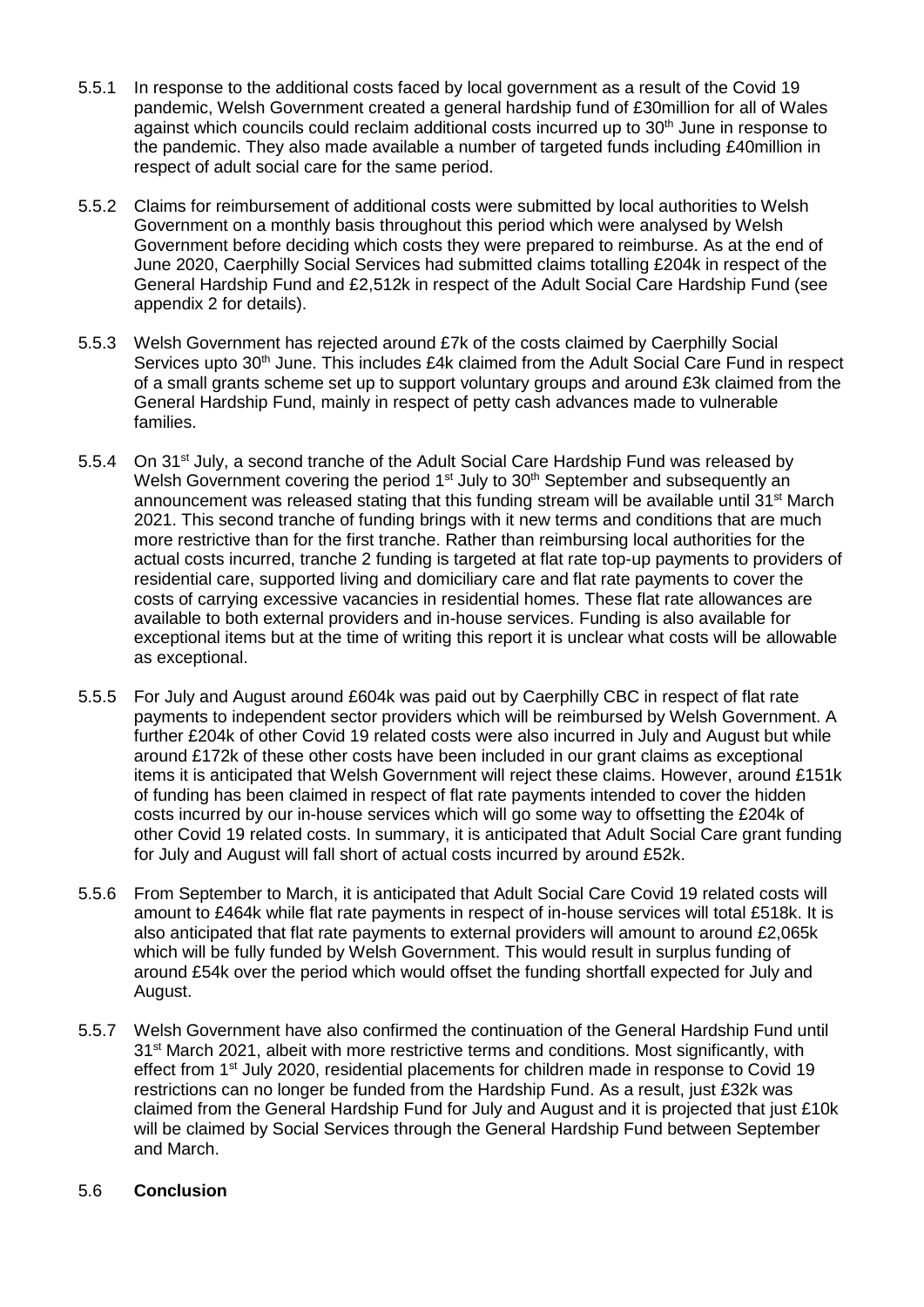An overspend of £860k is currently forecast for Social Services for 2020/21 (after deducting the projected underspend for transport). This is a reduction of £136k since the month 3 position was reported to Members and can be funded through Social Services reserve balances. However, demand for social care services for both children and adults historically has been volatile and during the Covid 19 pandemic, predicting demand has been particularly challenging. The pandemic has also highlighted the fragilities in the social care market which in turn has led to pressure on fee levels. Therefore, it is critical that the Directorate continues to focus on initiatives to manage demand and provide cost effective services particularly in respect of residential placements for children.

# 6. **ASSUMPTIONS**

6.1 The projections within this report assume that demand for services will remain at existing levels until the end of financial year unless there is strong evidence to suggest otherwise.

# **7. LINKS TO RELEVANT COUNCIL POLICIES**

7.1 The provision of budget monitoring information is required as part of the budgetary control requirements contained within the Council's Financial Regulations.

# 7.2 **Corporate Plan 2018-2023.**

The expenditure of the Directorate is linked directly to its ability to shape and deliver its strategic objectives, which in turn assists the achievement of the Authority's stated aims and well-being objectives.

#### **8. WELL-BEING OF FUTURE GENERATIONS**

8.1 Effective financial management is a key element in ensuring that the Well-being Goals within the Well-Being and Future Generations (Wales) Act 2015 are met.

# **9. EQUALITIES IMPLICATIONS**

9.1 An Equality Impact Assessment is not needed because the issues covered are for information purposes only, therefore the Council's full EIA process does not need to be applied.

#### **10. FINANCIAL IMPLICATIONS**

10.1 As detailed throughout the report.

# **11. PERSONNEL IMPLICATIONS**

11.1 There are no direct personnel implications arising from this report.

# **12. CONSULTATIONS**

12.1 All consultation responses have been incorporated into this report.

#### **13. STATUTORY POWER**

13.1 Local Government Acts 1972 and 2003 and the Council's Financial Regulations.